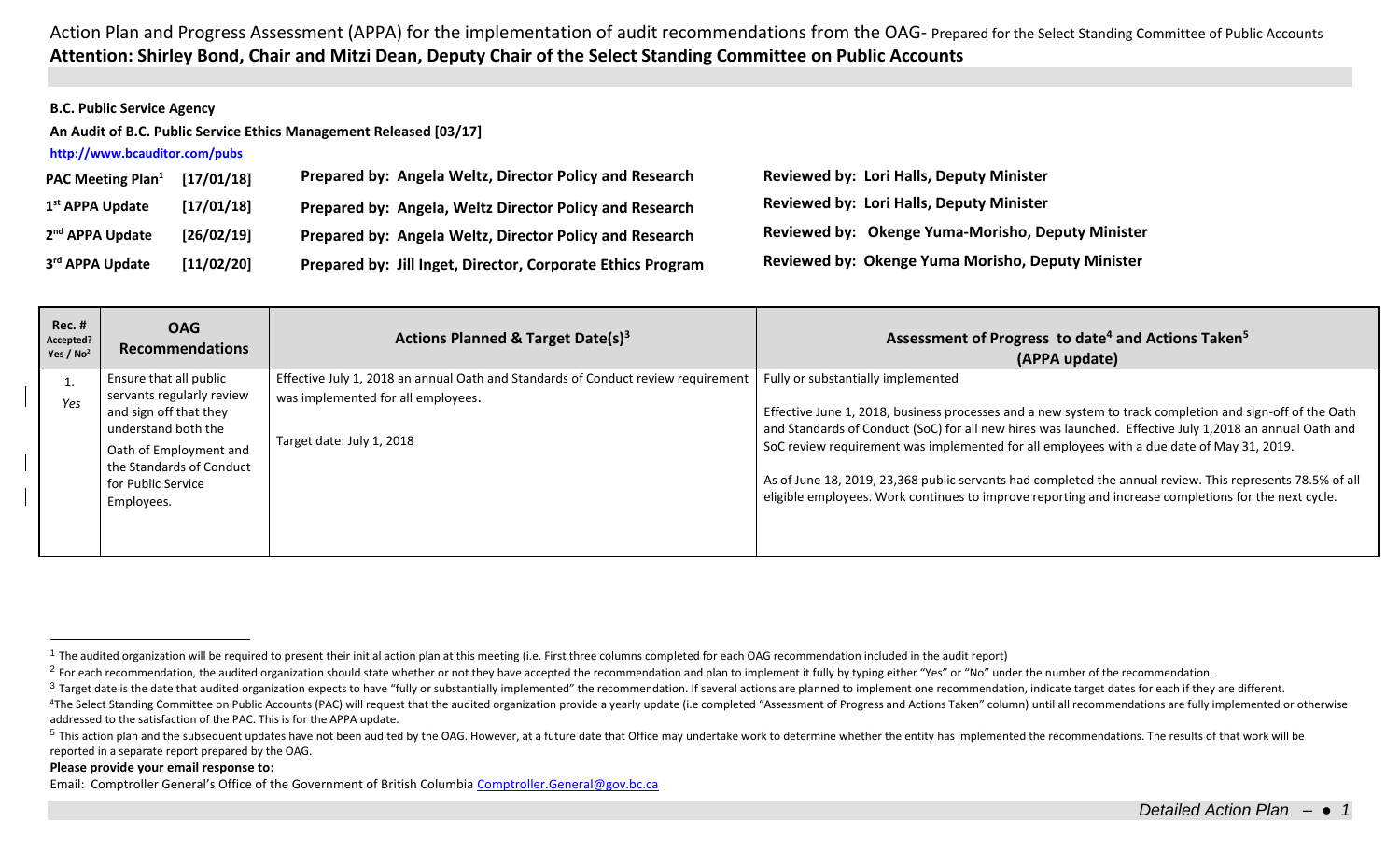| <b>Rec. #</b><br>Accepted?<br>Yes / No <sup>2</sup> | <b>OAG</b><br><b>Recommendations</b>                                                                                                                                                                                                      | Actions Planned & Target Date(s) <sup>3</sup>                                                                                                                                                                                                                                                                                                                                                                                                  | Assessment of Progress to date <sup>4</sup> and Actions Taken <sup>5</sup><br>(APPA update)                                                                                                                                                                                                                                                                                                                                                                                                                                                                                                                                                                                                                                                                                                                                                                                                                                                                               |
|-----------------------------------------------------|-------------------------------------------------------------------------------------------------------------------------------------------------------------------------------------------------------------------------------------------|------------------------------------------------------------------------------------------------------------------------------------------------------------------------------------------------------------------------------------------------------------------------------------------------------------------------------------------------------------------------------------------------------------------------------------------------|---------------------------------------------------------------------------------------------------------------------------------------------------------------------------------------------------------------------------------------------------------------------------------------------------------------------------------------------------------------------------------------------------------------------------------------------------------------------------------------------------------------------------------------------------------------------------------------------------------------------------------------------------------------------------------------------------------------------------------------------------------------------------------------------------------------------------------------------------------------------------------------------------------------------------------------------------------------------------|
| 2.<br>Yes                                           | Implement an ethics<br>training plan to ensure<br>that all levels of staff are<br>receiving appropriate and<br>timely ethics training.                                                                                                    | Develop a corporate ethics training plan to consolidate existing corporate ethics<br>training and align with the policy and legislation changes that are being developed<br>in the context of work underway to address the Ombudsperson's 2017 Misfire<br>Report (April 2017) recommendations.<br>Target date: March 15, 2019 [Note: target date for full implementation has been<br>revised from initial PAC meeting date of March 31, 2018.] | Fully or partially implemented<br>An integrated ethics training plan was developed in 2018 and updated February 2019. There is now a<br>training plan for ministry ethics advisors, as well.<br>An online course entitled, Ethics for Everyone, was launched as part of the overall training plan for the BC<br>Public Service. This course is an online interactive course/resource that provides an in-depth look at the<br>application of the Standards of Conduct and other HR policies in relation to ethics in the BC public service.<br>It builds employees' knowledge and skills by creating awareness and fostering understanding of ways to<br>mitigate issues, respond appropriately, and know when and how to seek the advice of others.<br>Ethics and PIDA-related content is being incorporated into all corporate learning offered through the BC<br>Public Service Agency to build awareness and encourage conversations about ethic and the Standards of |
| 3.<br>Yes                                           | Ensure that ministries<br>clearly formalize and<br>communicate the role and<br>responsibilities of<br>ethics advisors to act as a<br>point of contact and advise<br>public servants on matters<br>related to the<br>standards of conduct. | Updates to the Standards of Conduct for Public Service Employees to define the<br>role of ministry ethics advisors was implemented April 2018.                                                                                                                                                                                                                                                                                                 | Conduct across the public service.<br>Fully or substantially implemented<br>The Standards of Conduct was updated in 2019 to reflect the introduction of the Public Interest Disclosure<br>Act. The roles and responsibilities of the ministry ethics were updated to reflect their new duties. Ministry<br>ethics advisors sign an agreement to acknowledge their roles and responsibilities, and they receive ongoing<br>training and support. A contact list of ministry ethics advisors is available on government's corporate<br>website.                                                                                                                                                                                                                                                                                                                                                                                                                             |
| 4.<br>Yes                                           | Formally evaluate ethics<br>risks as part of their<br>regular risk reviews.                                                                                                                                                               | Plans are in development for an ethics risk assessment exercise as part of<br>corporate ethics management.<br>Target Date: Spring 2021 [Note: target date for full implementation has been<br>revised from initial PAC meeting date of March 31, 2018.]                                                                                                                                                                                        | Partially implemented<br>A Central Agency Risk Committee (CARC), comprised of Deputy Ministers, was established in 2018 and is<br>chaired by the Deputy Minister of Finance. The Deputy Minister of the BC Public Service Agency, as<br>corporate ethics lead, will be responsible for bringing forward ethics risks to the attention of this<br>committee.                                                                                                                                                                                                                                                                                                                                                                                                                                                                                                                                                                                                               |

## **Please provide your email response to:**

Email: Comptroller General's Office of the Government of British Columbia [Comptroller.General@gov.bc.ca](mailto:Comptroller.General@gov.bc.ca)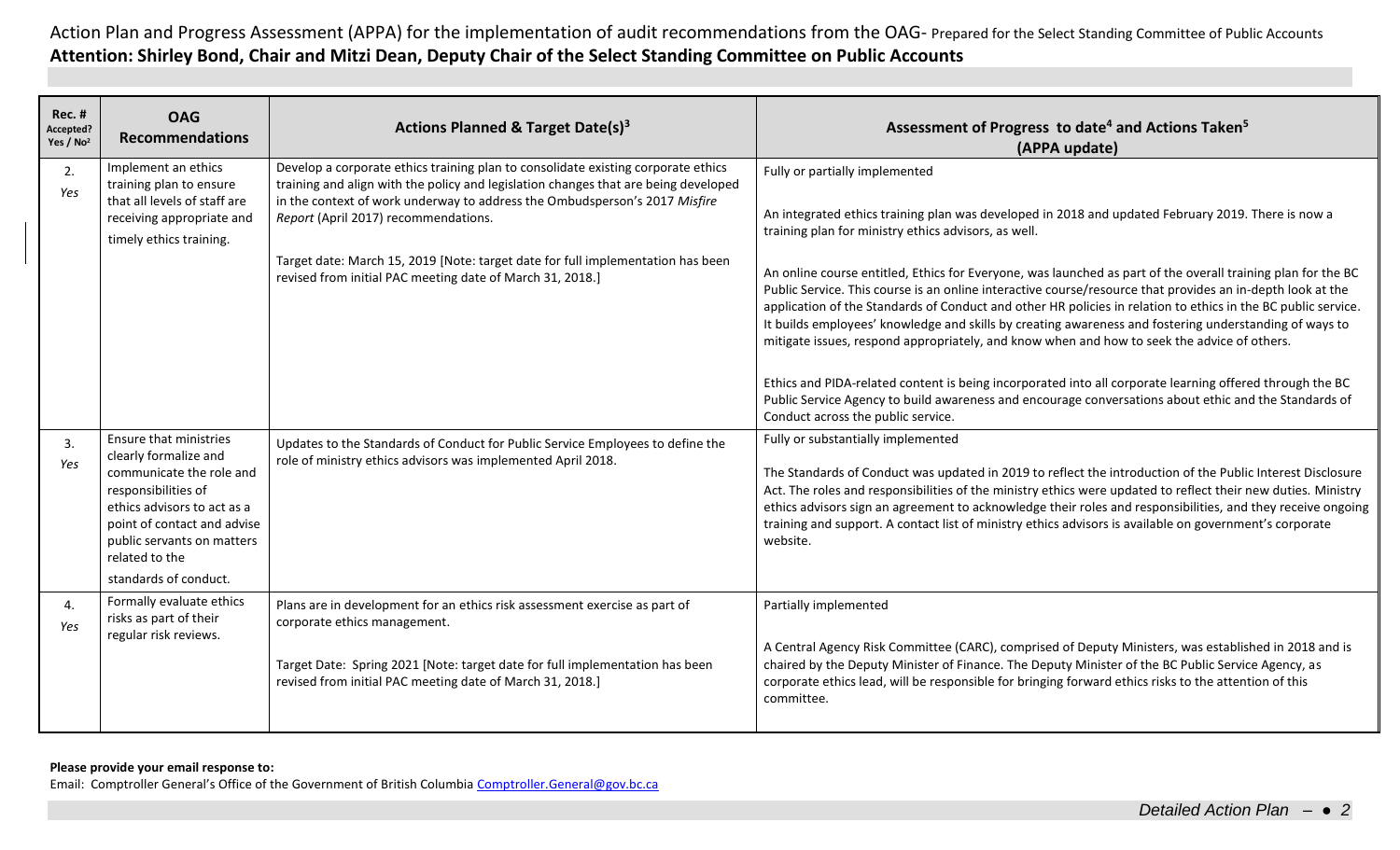| <b>Rec. #</b><br>Accepted?<br>Yes / No <sup>2</sup> | <b>OAG</b><br><b>Recommendations</b>                                                                                                                                                                                                                                                                                    | Actions Planned & Target Date(s) <sup>3</sup>                                                                                              | Assessment of Progress to date <sup>4</sup> and Actions Taken <sup>5</sup><br>(APPA update)                                                                                                                                                                                                                                                                                                                                                                                                                                                                                                                                                                                                                                                                                                                                                                                                                                                                                                                                           |
|-----------------------------------------------------|-------------------------------------------------------------------------------------------------------------------------------------------------------------------------------------------------------------------------------------------------------------------------------------------------------------------------|--------------------------------------------------------------------------------------------------------------------------------------------|---------------------------------------------------------------------------------------------------------------------------------------------------------------------------------------------------------------------------------------------------------------------------------------------------------------------------------------------------------------------------------------------------------------------------------------------------------------------------------------------------------------------------------------------------------------------------------------------------------------------------------------------------------------------------------------------------------------------------------------------------------------------------------------------------------------------------------------------------------------------------------------------------------------------------------------------------------------------------------------------------------------------------------------|
| 5.<br>Yes                                           | Provide employees with a<br>way to report perceived<br>unethical conduct where<br>the process and<br>protections are<br>transparent and easy to<br>understand, address the<br>barriers to reporting, and<br>where the individual who<br>comes forward to report is<br>informed of the outcome<br>as far as appropriate. | Changes to government's corporate website, internal communications and training<br>for employees and supervisors have been made available. | Fully or substantially implemented<br>In April 2018, new information was posted on the government corporate website for employees who may<br>want to bring forward ethical concerns. These webpages are resources for ongoing customer service,<br>included in responses to relevant employee queries, and referenced in corporate communications<br>campaign and training materials.<br>The information available to employees and supervisors was enhanced with the implementation of PIDA in<br>December 2019. Employees have access to comprehensive information about the avenues available to<br>them if they have concerns of wrongdoing, how to report wrongdoing, and the protections against reprisal.<br>Engagement sessions on ethics and PIDA have been delivered across the public service for 5,444 employees<br>as of February 6, 2020. Training offered corporately has been updated to reflect the changes to the<br>Standards of Conduct, PIDA, and the importance of speaking up when there are ethical concerns. |
| 6.<br>Yes                                           | Share with staff<br>information on the types<br>of allegations of<br>misconduct raised, and<br>action taken to address<br>them.                                                                                                                                                                                         | Changes to government's corporate website have been made available.                                                                        | Fully or substantially implemented<br>In April 2018, information was posted on the government corporate website regarding sharing the results<br>of misconduct investigations. This webpage is a resource for ongoing customer service and is included in<br>responses to relevant employee queries.<br>The information available to employees and supervisors was enhanced with the implementation of PIDA in<br>December 2019. Employees have access to comprehensive information about the avenues available to<br>them if they have concerns of wrongdoing, how to report wrongdoing, and the protections against reprisal.<br>Further, annual reporting will be publicly available under PIDA, detailing the number of disclosures,<br>investigations, findings of wrongdoing as well as any recommendations made by the Agency Designated<br>Officer or Ombudsperson. Progress on the recommendations will also be published.                                                                                                   |